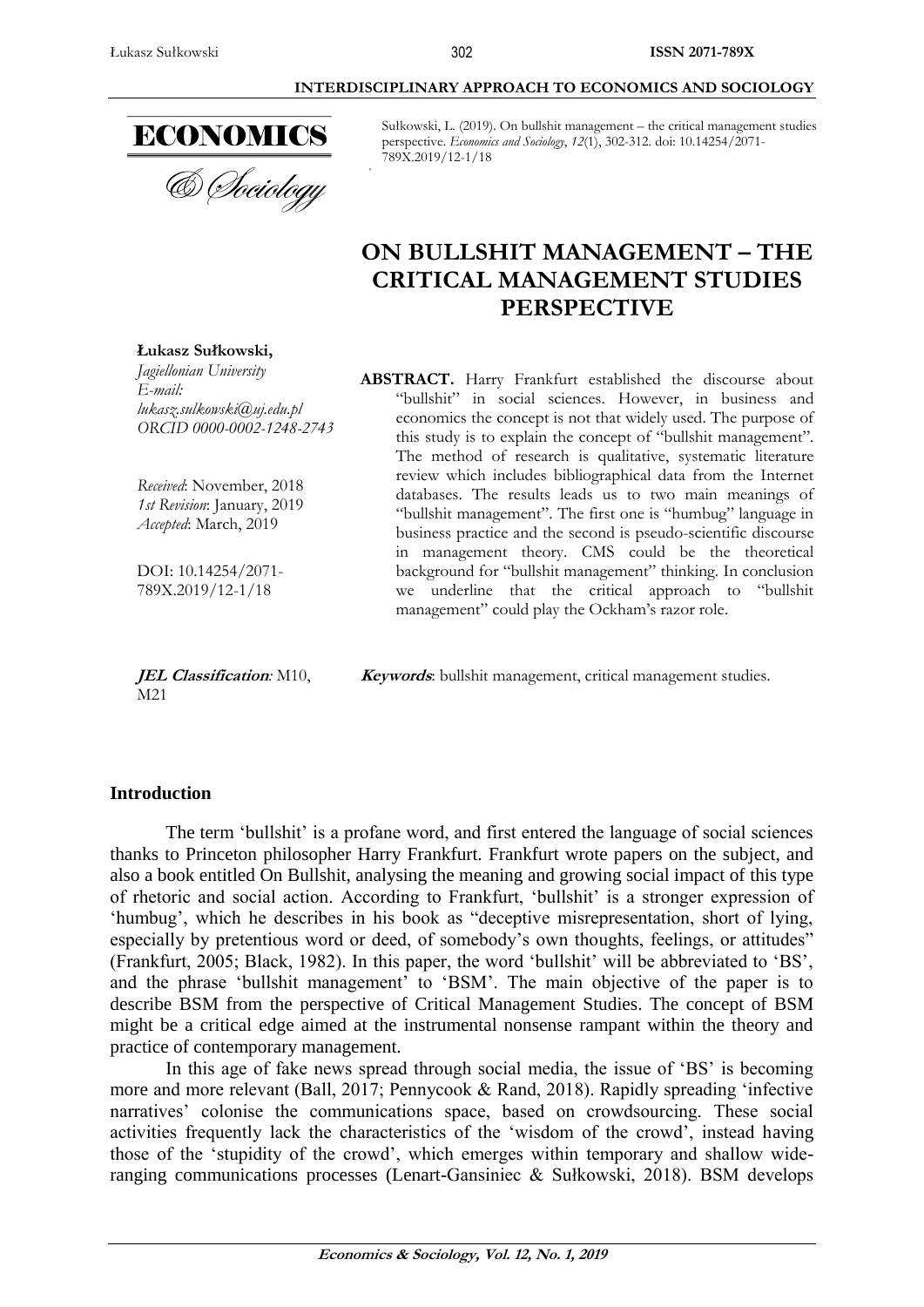along with social media, technology and online communication, and is used for various purposes, including political ones. For example, production and spreading of post-truths and fake news can influence people's electoral decisions and public policies (Ball, 2017; Sismondo, 2018; Belfiore, 2009). It can take the form of 'BS marketing', which means wielding influence on consumers' purchase decisions. BSM is the development and dissemination of traditional 'bullshit'. BS is mostly promoted via social media, which has a very wide range of manifestations. It is also more and more frequently serving as an instrument for achieving one's aims, which is when it becomes BSM.

### **1. Literature review**

In attempting to specify what BS means, H. Frankfurt references lexicological sources and lists a few characteristics. The Oxford English Dictionary suggested the following definition: "trivial, insincere, or untruthful talk or writing; nonsense" (Frankfurt, 2005). The definition provided by the Cambridge Dictionary is "to try to persuade someone or make them admire you by saying things that are not true", with synonyms including "cheating", "tricking", "bluff" and "fleece" (https://dictionary.cambridge.org/dictionary/english/bullshit). Thus, understanding of the term clearly evolves towards manipulation and intentional disinformation by providing unverified or nonsensical information. BS is a method of communication and social action with several of its own characteristics. First of all, it is a deceptive misrepresentation – or deliberate misrepresentation – of reality. Second of all, it is different from lying because the essence of BS is not that it is false, but that it is not genuine. Third of all, BS is particularly expressed through pretentious words and deeds. Finally, it is a misrepresentation of somebody's own thoughts, feelings, or attitudes, because it gives its audience a false impression of what is going on in the mind of the speaker (Frankfurt, 2005).

G. A. Cohen distinguished different ways of understanding BS. H. Frankfurt focuses on the more colloquial and processual understanding of BS as 'BS production', meaning 'bullshitting' by the subject, i.e. the 'BS Artist'. The essence of this definition is indifference to the truth. G. A. Cohen sets BS within the academic discourse by indicating that it constitutes 'unclarifiable unclarity', and within this meaning it can be an effect of academic work (Cohen, 2002). Examples of this given by Cohen include the well-known intellectual provocation of A. Sokal published in *Social Text* (Sokal, 1996; Sokal & Bricmont, 1998), and works on Marxism (Cohen, 2002).

Where do the increasing amounts of BS come from today? H. Frankfurt claimed that BS is unavoidable whenever circumstances require someone to talk without knowing what they're talking about. Politicians, businessmen, PR specialists and consultants, forced to talk about any topic, can produce BS. 'Anti-realist' doctrines undermine confidence in the value of disinterested efforts to determine what is true and what is false (Frankfurt, 2005). This is what happens in the case of extreme cognitive relativism, such as radical post-modernism, but also in the case of some social and humanist sciences, the theories of which are very difficult to falsify. These sciences include pragmatic sciences, such as business and management, as well as the sciences of education, safety and many others (Smagorinsky *et al.*, 2010; Eubanks & Schaeffer 2008). Today, this catalogue of reasons for the popularisation of BS also includes the susceptibility of online society to manipulation by social media. This is a consequence of the ease with which fake news and post-facts are produced, the deluge of information, and the pace at which news spreads on the Internet.

Thus, considering the multiple meanings of the term BS, it is worth analysing the possibility of referencing it in contemporary management discourse. Why does this seem important? For a number of reasons. The theoretical and practical discourse of the so-called management sciences deal with infinite BS, or growing waves of BS. There is no doubt that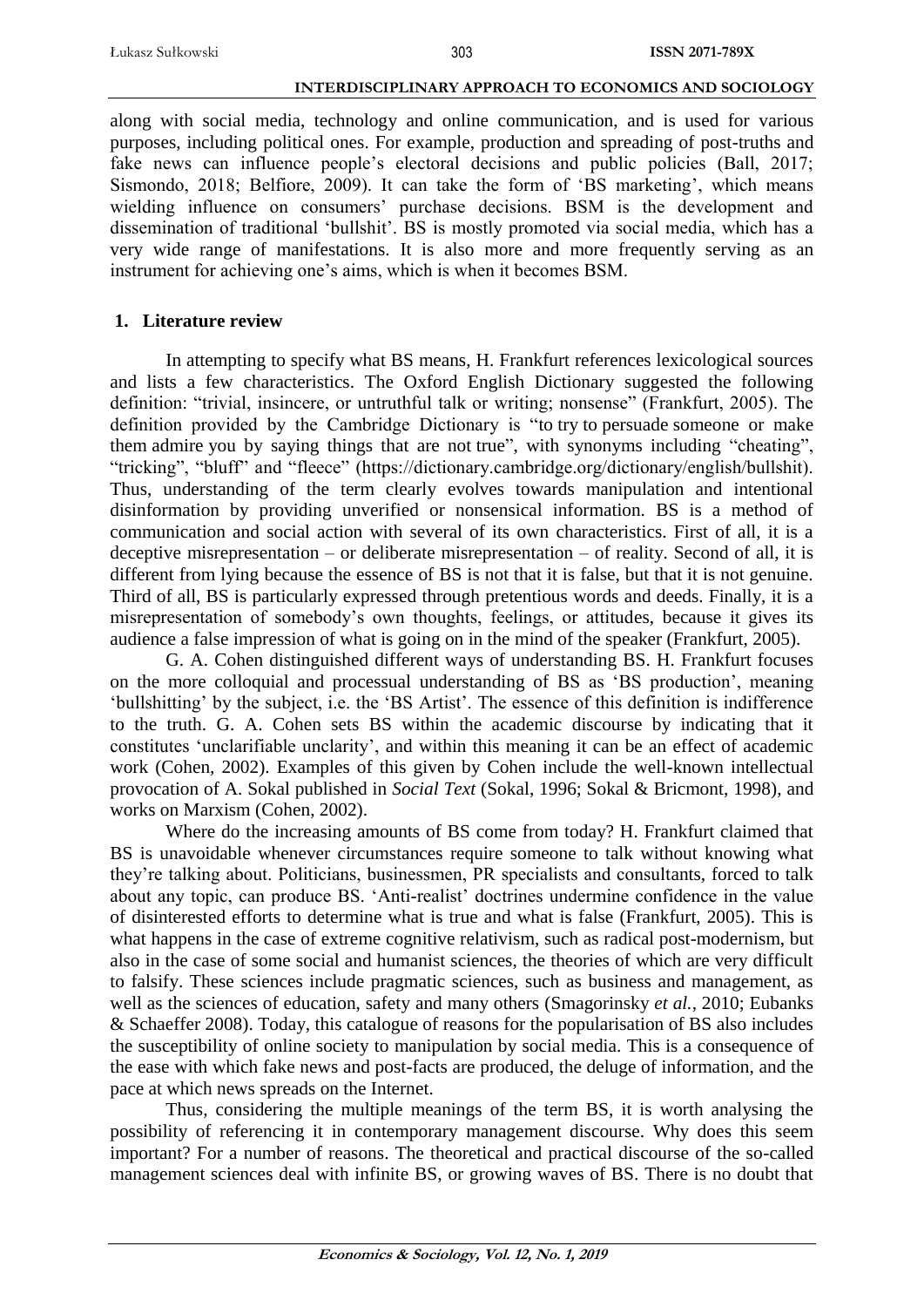both ways of understanding BS are attractive to management, in both cognitive and pragmatic reasons.

Today, BS is more and more frequently transformed into BS Management (BSM), becoming a regularly employed method of manipulation. BS becomes BSM when, following H. Frankfurt's definition, it "involves a programme of producing bullshit to whatever extent the circumstances require" (Frankfurt, 2005). In business and in the discourse of the management sciences, this is the very transformation of one-time bullshitting excesses, into regular BSM. The idea of management being scientific nonsense (the understanding of BS proposed by Cohen), is produced and promoted for the benefit of their producers (the understanding of BS proposed by Frankfurt). It is worth emphasising that the most significant characteristics of BS, as defined by Frankfurt and Cohen, are preserved. BS produced through management is nonsense. The bullshitter fakes things, but this does not necessarily mean that he gets them wrong. "The fact about himself that the bullshitter hides, on the other hand, is that the truth-values of his statements are of no central interest to him. It is impossible for someone to lie unless he thinks he knows the truth. Producing bullshit requires no such conviction." (Frankfurt, 2005).

### **CMS and BS**

BS can also be analysed from the perspective of the development of Critical Management Studies. CMS forms a relatively new perspective, which only crystallised at the beginning of the 1990s – 1992 is considered the beginning of the institutional development of CMS, as this was when the work of M. Alvesson and H. Willmott *Critical Management Studies* (Alvesson & Willmott, 1992) was published. Pioneering works in ideological demystification and managerial functions based on the structures of dominance first appeared in the 1970s (Braverman, 1974). However, it was only in the 1990s that Critical Management Studies (CMS) took the form of institutionalised discourse, thanks to the number of publications, research projects, conferences, journals and associations (e.g. the CMS Division of the American Academy of Management), (Alvesson & Willmott, 1992).

A reconstruction of the most important assumptions of the critical current allows one to find a few of the common assumptions that make up the internally diverse paradigm of Critical Management Studies (Sułkowski, 2013; Sułkowski, 2010). This is mostly treating management sciences as a persuasive discourse stemming from the assumptions of capitalism, aiming to maintain the *status quo* based on dominance and exploitation. Critical Management Studies would like to expose the truth, which leads to questioning of the seemingly 'objective' and 'natural' status of the organisational order, managerial power, institutions, and managerial practices and identity (Alvesson & Willmott 2003). This 'denaturalisation' of the discourse of managerialism results in the description of activities and institutions based on dominance, which are oppressive and frequently harmful to people and society. However, they remain concealed under the pretence of the rationality of management sciences. The demand to discover the interests of different social groups wielding power – also by controlling scientific discourse – is supposed to lead to criticism and change of an existing, unjust social order. As a result of the development of CMS, disadvantaged groups, being objects of power, such as ethnic and social minorities and women, should build their awareness and gain the possibility to express and further their interests (Grey & Wilmott, 2005). Their emancipation would be accompanied by discovery of the mechanisms behind symbolic violence, demystification of the managerialism ideology, and a departure from irresponsible and instrumental managerial practices. The tools developed by CMS include: deconstruction and denaturalisation of the managerial discourse, critical and reflective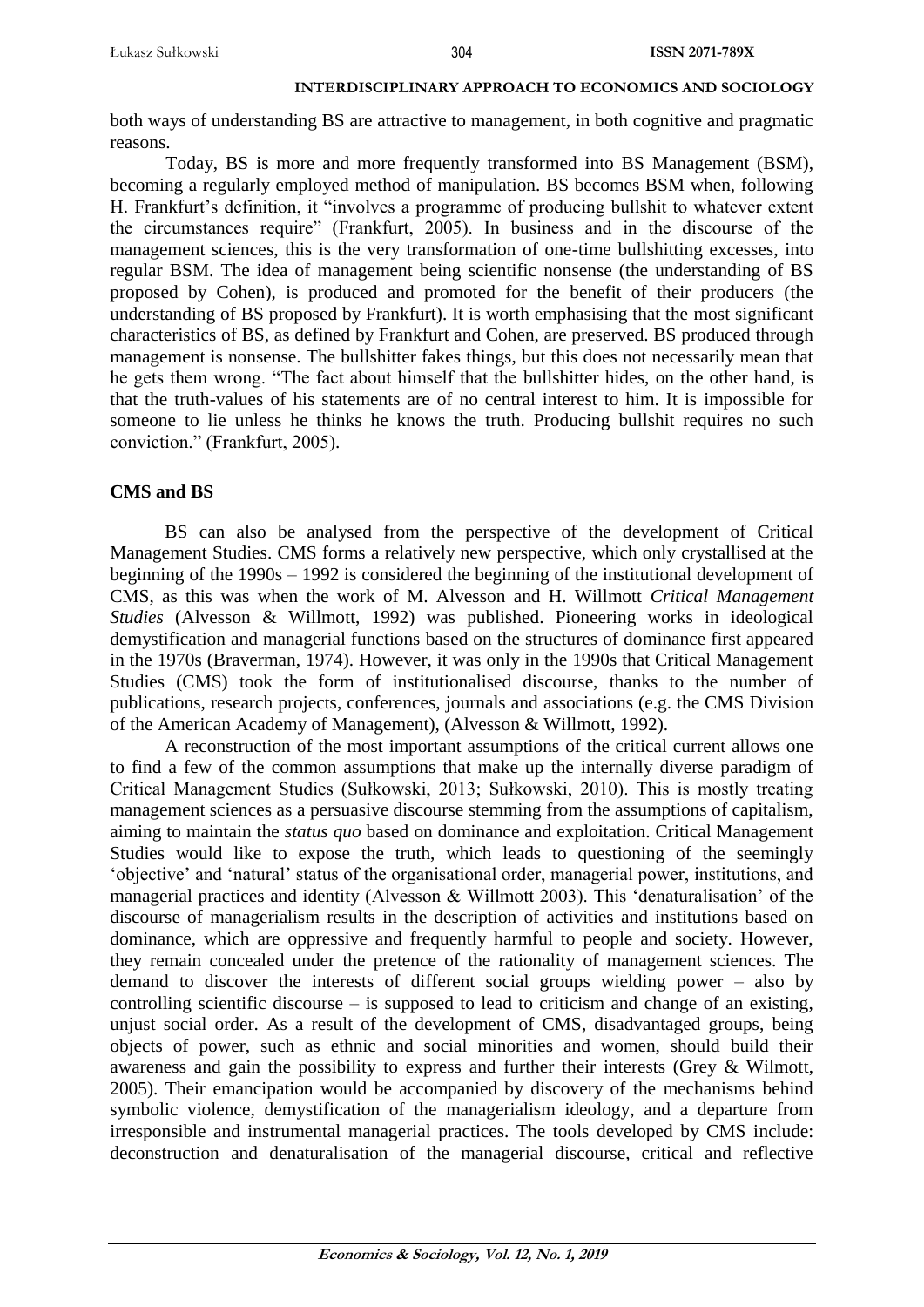analyses of the language of power-wielding, as well as methods for reinforcing the autonomy and self-control of disadvantaged groups (e.g. empowerment, parity), (Parker, 2002).

As a science, management functions within a specific institutional framework, which includes a hierarchy of power and authority. Over the last few decades, academic institutions that deal with this discipline have been promoting models of flexible organisation that is nonhierarchical and open to change. At the same time, they frequently maintain their fossilised, centralised structures. On the level of academic institutions, symbolic power is wielded, which means the development of 'scientificity' standards, research programmes, and curricula. This power, based on the assumptions of CMS, should be carefully watched. Conditions for the creation of valuable, uncensored, and non-monopolised science should then be created (Bourdieu, 1990).

Theory is affected by economic and political power. In today's world, knowledge has lost its previous 'innocence'; it is no longer a 'selfless striving for the truth', but a tool in the hands of political and economic decision-makers. This also concerns management, which was even originally supposed to be used to create the conditions for increasing effectiveness inside organisations. These kinds of organisations are usually business enterprises, but also noncommercial organisations, including oppressive ones, such as the army or police.

Within CMS, management is perceived as a social science, the purpose of which is to manipulate an organisation's members, and so the theory developed accepts externally imposed ideological functions as the objective truths and foundations of this science (Chomsky, 1993). The theory of scientific management rationalised the instrumental and alienating treatment of workers of industrial organisations (Clegg, 1981; Goldman & Van Houten, 1977). For example, so-called modern management methods, such as re-engineering, lean management and job sharing, have become euphemisms for layoffs. Management methods such as TQM or re-engineering can be used to rationalise organisational power and the managerial discourse, by reproducing ideologies and promoting false awareness among employees (Lawrence & Philips, 1998). Contemporary management theoreticians sanction the usefulness and inevitability of globalisation processes, but avoid giving answers to troublesome questions about whose interests globalisation serves, and how those who use it support the development of its theory (Thomas, 1979).

Management is a normative science, which should establish principles of effective organisation, serve an auxiliary function to economic practice, and have some practical application. This does happen in some cases, however, without hypocrisy it has to be admitted that application of the theory of effective management is not standard. Businessmen, entrepreneurs and managers frequently don't need any education in management. However, setting a discipline within practice is its basic assumption, which is why academic circles connected with management continue to try to prove the value of applying their theories. So far, however, they have not been very effective in dealing with practice. Consulting activity (advisory services to entrepreneurs and managers), has popped up between academic centres and economic sectors. Consultants make their living by applying theoretical concepts of management, so, under the pretence of having a scientific character, and using the technique of the marketing of ideas, consultancy consolidates the influence and popularity of the management sciences (which does not always translate into their cognitive authority). On the other hand, consulting is the most important form of putting research results into managerial practice. This means establishing a link between theory and practice, which is of key significance in the practical sciences. A description of organisational reality and demands from researchers and specialists presented to managerial practice, can also draw on ideological motivations or attempts to force through the interests of a reference group (Fox, 1974).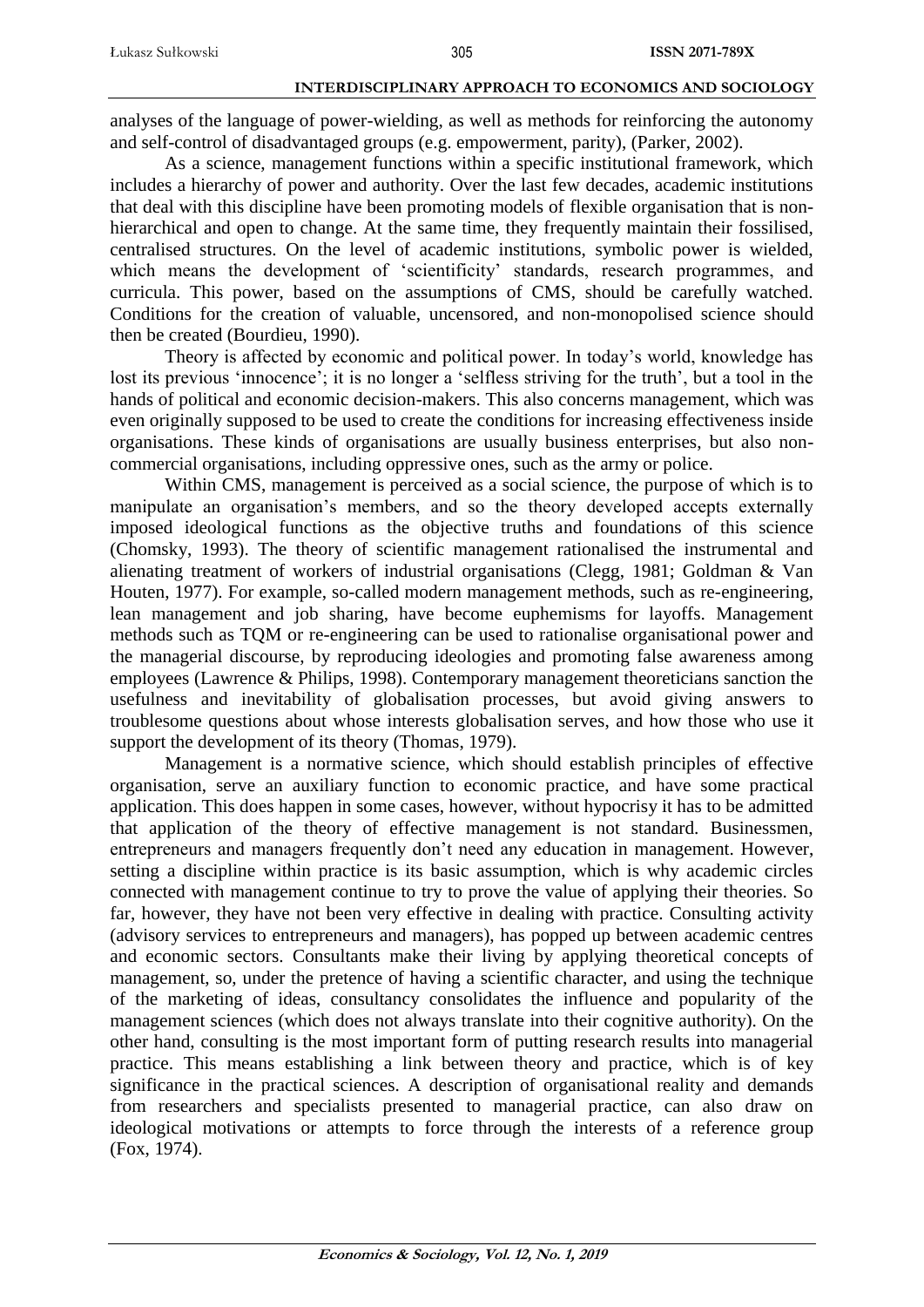In the  $20<sup>th</sup>$  century, management sciences became an influential discipline, closely linked to business and power circles. In the institutional sphere of management sciences, various interest groups have formed, which foster their own influences, thus shaping management sciences overall. The most important interest groups include scientists specialising in management, business consultants and advisers, businessmen, entrepreneurs and owners. The stakes in this social game, whose playing field includes the management sciences, are money, social prestige and power. One could also indicate other social divisions, such as managers in the private sector and managers in the public sector, or national divisions of workers, as well as other forms of motivators, such as the sense of security. The interests of these groups overlap to form a complex constellation of more-or-less permanent coalitions that interact in a conscious or subconscious manner. However, the veil of objectivity can hide the interests of social groups involved in this social game.

Today, managers form one of the most influential social groups. They control the flow of funds, goods and services on a global scale. They exercise power in most social structures, over small and large groups of people, frequently even over-riding political decision-makers. According to many representatives of CMS, managerialism in a contemporary capitalist formation has taken control of even the public sector (Fourier  $\&$  Grey, 2000). As a dominant group, managers create their own ideology, which allows them to consolidate power and rationalise their position. The managerialism ideology contributes to the creation of group identity and solidarity. It is reflected in object concepts and management methods developed within the dominant current (Alvesson & Willmott, 1996).

Management sciences are founded on the perspective of instrumental rationalism. Managerial processes aim for effective, efficient work organisation based on scientific (objective and universal) principles. Management sciences have cognitive goals that translate into the pragmatics of managerial actions. The roles of directors, managers and administrators are thus the basic objects of interest of management sciences. An idealised image of their actions is thus created. Description of the decision-making processes in an organisation is based on individualist assumptions of *homo oeconomicus*, which ignore the key influence of social groups.

The issue of management as an ideology that rationalises the wielding of power runs throughout CMS. The social self of a manager is constructed in accordance with these concepts, and emphasises the rationality of action, pragmatism and utilitarianism, striving for power and success, loyalty to one's organisation, and faith in the managerial ethos. CMS aims to demystify these elements of the manager's identity, indicating that they are only justifications for striving for dominance over others (Parker, 2002).

Power exercised by managers and property owners creates a self-reproducing social order. Maintaining it over a long period requires the use of symbolic violence (Lane, 2000). People subjected to dominance must somehow collectively accept the institutions of ownership, market, and managerialism. According to representatives of CMS, this is ensured by the system rationalising a social dominance – management – that takes the institutionalised form of a social science and practice. N. Harding notes that creators, continuators and promoters of management have developed an extensive system of social legitimisation of power, encompassing business schools, the business publishing market, academic circles, and the lobbying groups centred around management. This mechanism of symbolic violence is used to instil seemingly unquestionable assumptions and content in the social discourse, that maintain reproduction and legitimise power. These assumptions are that:

- Without management, the world would be thrown into chaos;
- Management is a science offering objective truth about external reality;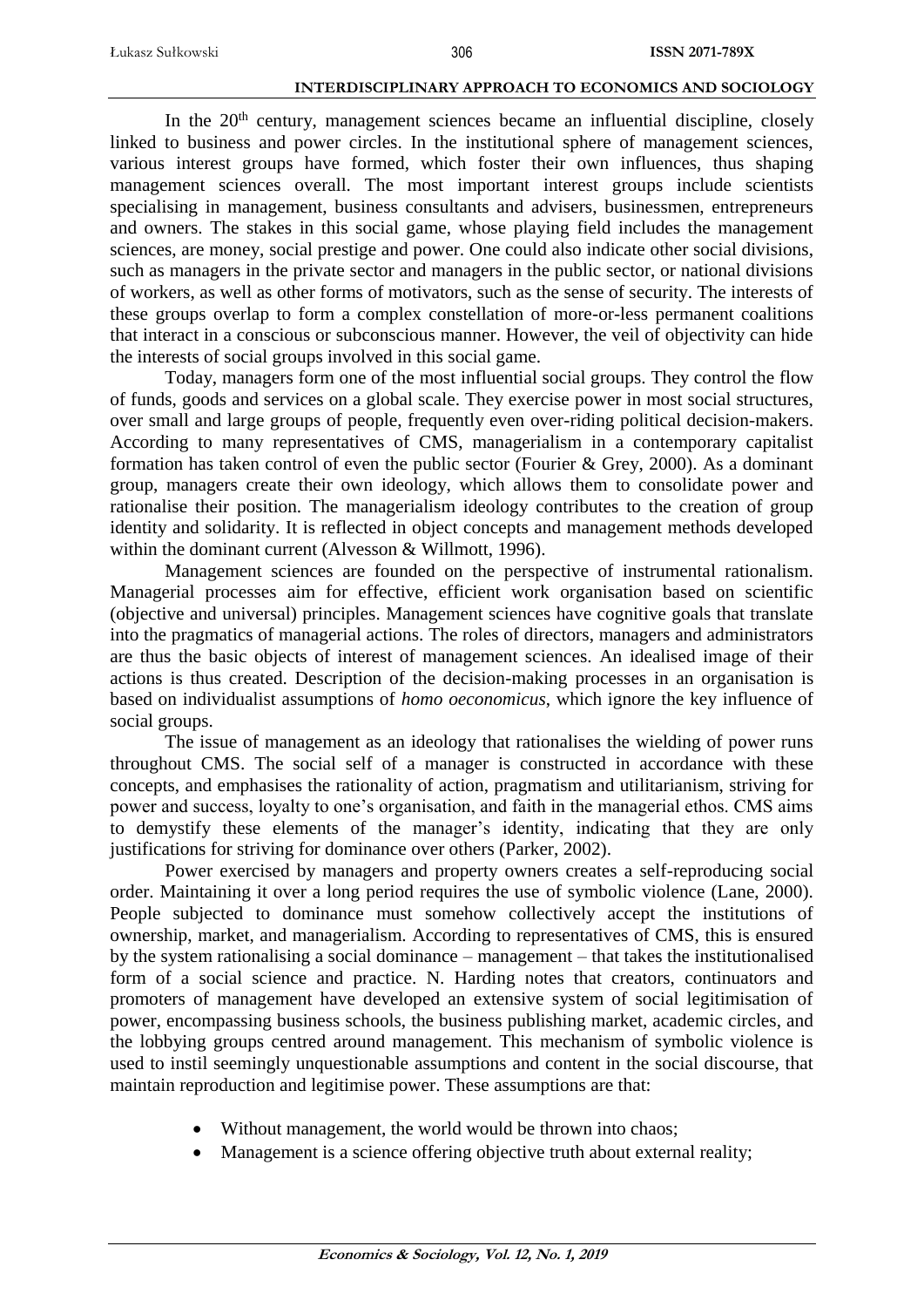Management is an art that allows the wielding of power over other people (Harding, 2003).

Elaborating on the issue of the ideological character of management, one can also elaborate on the issue of false awareness created by an education system that copies the ideological knowledge of management (Hatch, 2002). According to the representatives of Critical Management Education, business schools 'enslave the minds' of managers and employees, providing them with sources of identity (Willmott, 1997). Identifying oneself with a seemingly scientific, objective, effective and just system that is – according to management eulogists – only possible in today's world system of wielding power, results in false consciousness. According to CMS concepts, false consciousness is produced by the system for the benefit of the dominant social group. It is a tool of control and 'symbolic violence'. Great numbers of people devote their time to absurd pursuits of new things and services, thus driving the development of transnational corporations, owners and top managers, meaning all those at the top of the pyramid (Sułkowski, 2006). False consciousness does not only affect managers, giving them an unjustified sense of mission and justice with regard to the exercising of power in the interest of the organisation, but also employers and consumers who give in to this power through symbolic violence, or as S. Deetz called it, "colonisation of everyday life by concerns" (Deetz, 1995). A significant aspect of power reproduction is managerial education, which is ideological and indoctrinating (Giroux, 1997). It is based on the socialisation of a social group that rationalises the process of wielding power (Grey, 2004).

## **2. Methodological approach**

The research methodology is based on a systematic, qualitative review of the literature in two fields: BS in social sciences, and Critical Management Studies (Fisch & Block, 2018). The aim of the review was to develop a concept of 'BSM'. The basic sources for the literature review included bibliographical data from the following databases: Google Scholar, JSTOR, Scopus, and Web of Science. Additionally, a bibliographical analysis of the terms 'bullshit management' and 'bullshit' was carried out using Google databases.

## **3. Conducting research and results**

The phrase 'bullshit management' is not very popular in the management discourse. As of October 31, 2018, only fifteen bibliographical entries containing the phrase could be found in the Google Scholar database, and only four of them are in English. When entering 'bullshit management' in Google, one gets more than 18,900 search results, which indicates that the issue of BSM is completely new to our discourse. However, this could also suggest that compared to representatives of some other social sciences, researchers of organisations and management are more sensitive to the colloquial connotations of the word 'bullshit'. The Google Scholar database offers 61,400 entries containing the term 'bullshit', and an impressive 93,500,500 search results across all of Google (as accessed on October 31, 2018). This seems to prove the poor reception of the idea of BS in the discourse of management sciences.

Today, 'bullshitting' in management is one of the ways of 'producing theory' and 'developing practice' in management. Incoherent and manipulative concepts appear in different areas of management, and as such are sometimes called BS. Examples of these areas include business (Spicer, 2017), accounting (Macintosh, 2006), the globalisation discourse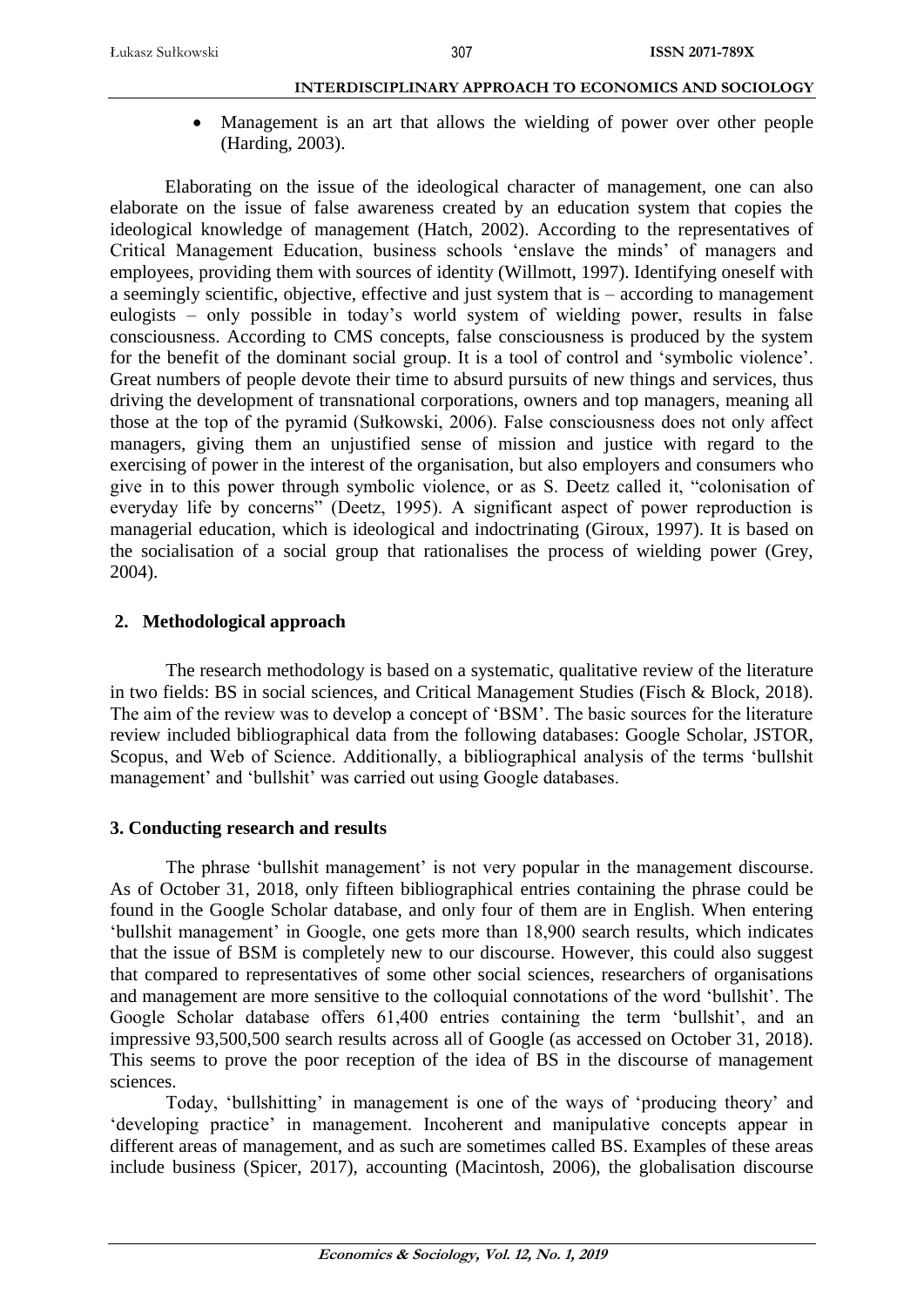(Rosenberg, 2007), self-presentation (Levin & Zickar, 2002), marketing, education (Holbrook, 2005; Selwyn, 2016; Gaztambide-Fernández, 2011), corporate language (Beckwith, 2006), and many more. BS undoubtedly constitutes the concepts of many 'management gurus', promoted through their consultancy work and by offering the 'philosopher's stone' of business, the frequent purpose of which is flattering the managers' egos (Clark, Bhatanacharoen & Greatbatch, 2015; Clark & Salaman, 1998; Barabba, Pourdehnad & Ackoff, 2002). Also, there is a lot of humbug in the mythologisation of leadership and managerial education, using grandiosity concepts (Alvesson & Gabriel, 2016). Many concepts that used to occupy the space of 'management fads' have latterly been critically assessed as BS. Here, we could mention just a few – Business Process Reengineering, Organisational Behaviour, Downsizing, Personal Branding (Lair, Sullivan & Cheney, 2005; Willmott & Wray-Bliss, 2016; Collins, 2013).

Several areas of the management discourse include texts and organisational practices that could be classified as contained BS, but this does not mean that the cognitive or practical value of the whole current is called into question. Good examples of BSM in this case are connected to the: knowledge management (Despres & Chauvel, 1999; Grant, 2011), organisational culture (Willmott, 1993), project management (Cicmil, Lindgren & Packendorff, 2016), marketing (Svensson, 2018; Mason, Kjellberg & Hagberg, 2015), TQM (Newell, Robertson & Swan, 2001), and strategic management (Smircich & Stubbart, 1985).

BSM can draw on CMS theory by drawing on the definition of BSM as "regular and instrumental manipulation of recipients using communication and social actions". But BSM should be exposed both within the theoretical discourse and in managerial practice. This is part of the revealing of 'false consciousness' and 'symbolic violence' that conceal the structures of power (Waring, 1998). The concept of , symbolic violence 'growing from P. Bourdieu is rich in sociological and politological discourse, but very limitied in management and organization theory. Contemporary BSM narratives are also used to maintain power under the pretence of improving security (Lorenz, 2012). Many pompous 'theories and methods of effective management' come down to over-interpretation of social reality, which has no foundation in research. Thus, it is necessary to seek and identify the cognitive and practical weaknesses of managerial and organisational discourses. Demystification of BSM and the managerial discourse can also lead to the development of different forms of resistance against the implementation of dehumanised organisational practices (Ezzamel, Willmott & Worthington, 2001).

At the same time, CMS researchers should avoid BS. It is no coincidence that according to some researchers, neo-Marxism and the anti-neoliberal discourse both sometimes overstep the boundaries of BS (Cohen, 2002; Dawkins, 1998; Sokal & Bricmont, 1998). Ways of resistance against managerial BS are: demistification and resistance that could be described as "weapons of the weak" (Scott, 2008).

## **Conclusion**

It seems practically and cognitively valuable to look for manifestations of BS, or even extended forms of BSM, in the discourse of management. Sources of the expansion of BSM include attempts to comment on every issue, attempts to dominate the discourse, repeating the same 'fashionable' concepts, and lack of criticism in the scientific discourse. CMS can provide a warning about falling into BSM, and a source of methods for demystifying and denaturalising activities based on BSM, on the condition that CMS researchers do not ideologise assumptions about the dominance of power over discourse.

BSM discourse shoudn't be treated as universalistic concept. It is contextual, ad what is BSM depends on the cultural background. However the expansion of american and western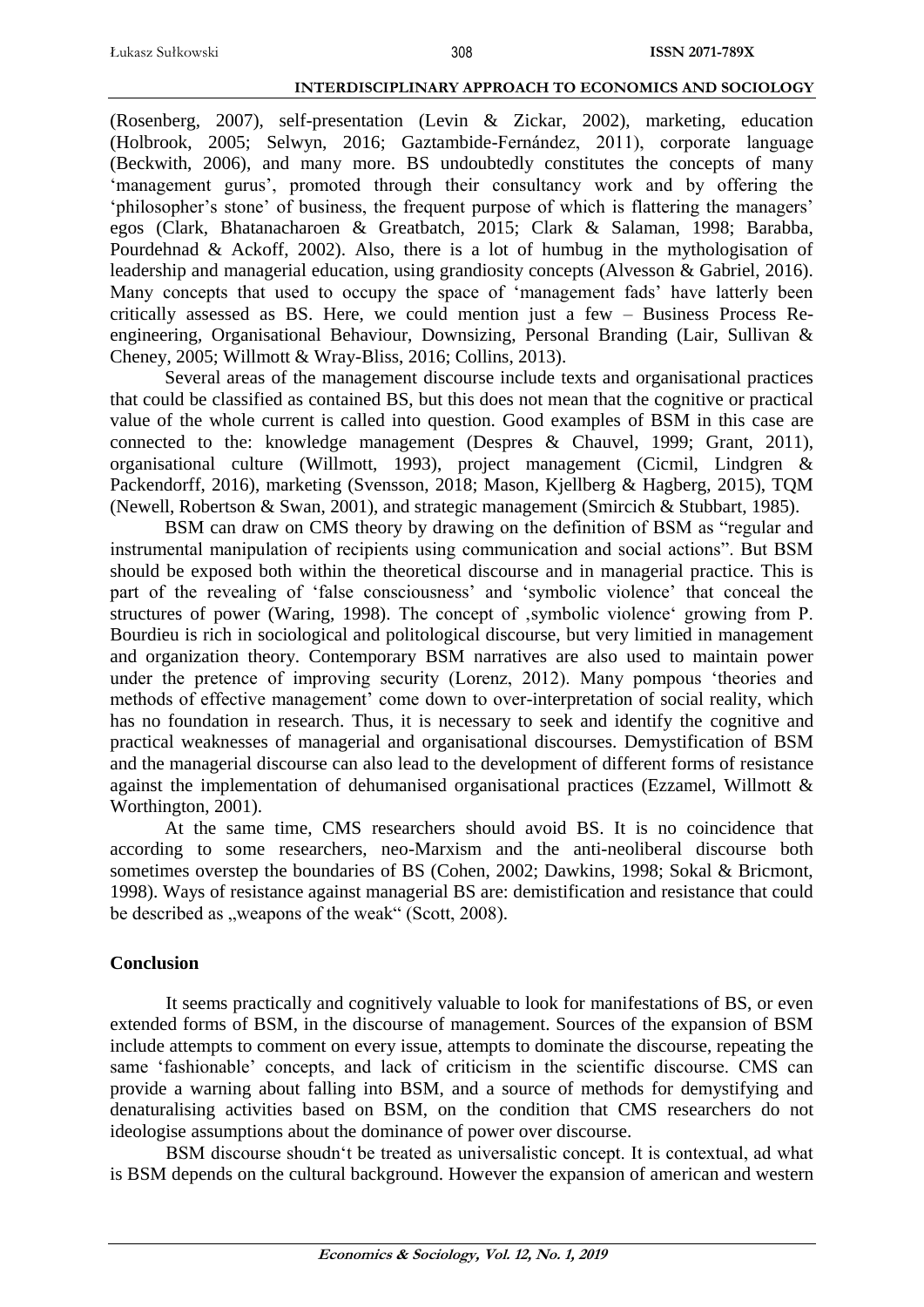europe patterns in managemen,t manifeted f.ex. by expansion of MBA education, put the dominant critical perspective on american and western Europe concepts of organization and management.

The concept of BSM can play the role of a kind of Occam's razor in management, which might lead to 'cutting out' many overblown, intellectually empty management theories and techniques. Perhaps this will also give rise to a more critical view of the achievements of our science and practice.

The range of BSM is obviously not limitied to free-market or capitalist economies. Different ranges of central planned, socialist and quasi-communist economies has been deeply involved in ideological and deeply misleading versions of BSM. Limitations of the critics and free speech in socialist and communist countries cause the fast development of BSM discourses nd practices.

The concept of BSM can also be accused of methodological weakness, due to a lack of boundaries between synonyms and a lack of a clear definition of empirical measures. It seems, however, that we are at the first stage of a discussion that requires an answer to the question of whether it is worth further developing the issue of BSM. Arguments in favour of raising the issue are the crudeness and social recognisability of BS. Arguments against going further in this direction are the overly emotional language and lack of fully distinct theoretical and methodological frameworks. The problem with BS is similar to the problems with other notions taken from colloquial language and philosophy. They are socially influential, yet very broad. This is why it remains to be seen whether BSM will become an object of research or only a one-off intellectual provocation.

# **References**

- Alvesson, M., & Gabriel, Y. (2016). Grandiosity in Contemporary Management and Education. *Management Learning*, *47*(4), 464-473. doi: 10.1177/1350507615618321.
- Alvesson, M., & Willmott, H. (1992). *Critical Management Studies.* Series: SAGE Library in Business and Management. London: SAGE Publications Ltd.
- Alvesson, M., & Willmott, H. (1996). *Making Sense of Management. A Critical Introduction*. London: SAGE Publications Inc.
- Alvesson, M., & Willmott, H. (2003). *Studying Management Critically*. London: SAGE Publications Ltd. doi: 10.4135/9781446220030.
- Ball, J. (2017). *Post-Truth How Bullshit Conquered the World*. Biteback Publishing.
- Barabba, V., Pourdehnad, J., & Ackoff, R.L. (2002). On Misdirecting Management. *Strategy & Leadership*, *30*(5), 5-9. doi: 10.1108/10878570210442498.
- Beckwith, L. (2006). *The Dictionary of Corporate Bullshit: An A to Z Lexicon of Empty, Enraging, and Just Plain Stupid Office Talk*. Wielka Brytania: Kultur International Films.
- Belfiore, E. (2009). On Bullshit in Cultural Policy Practice and Research: Notes from the British Case. *International Journal of Cultural Policy*, *15*(3), 343-359. doi: 10.1080/10286630902806080.
- Black, M. (1982). The Prevalence of Humbug. *Philosophic Exchange*, *13*(1), 1-25.
- Bourdieu, P. (1990). Animaadversiones in Mertonem. In J. Clark, C. Modgil & S. Modgil (Eds.), *Robert K. Merton: Consensus and Controversy*, London-New York: The Falmer Press, p. 300.
- Braverman, H. (1974). *Labor and Monopoly Capital: The Degradation of Work in the Twentieth Century.* New York: Monthly Review Press.
- Chomsky, N. (1993). *Language & Thought (Anshen Transdisciplinary Lectureships in Art, Science and the Philosophy of Culture).* London: Mayer Bell, p. 40.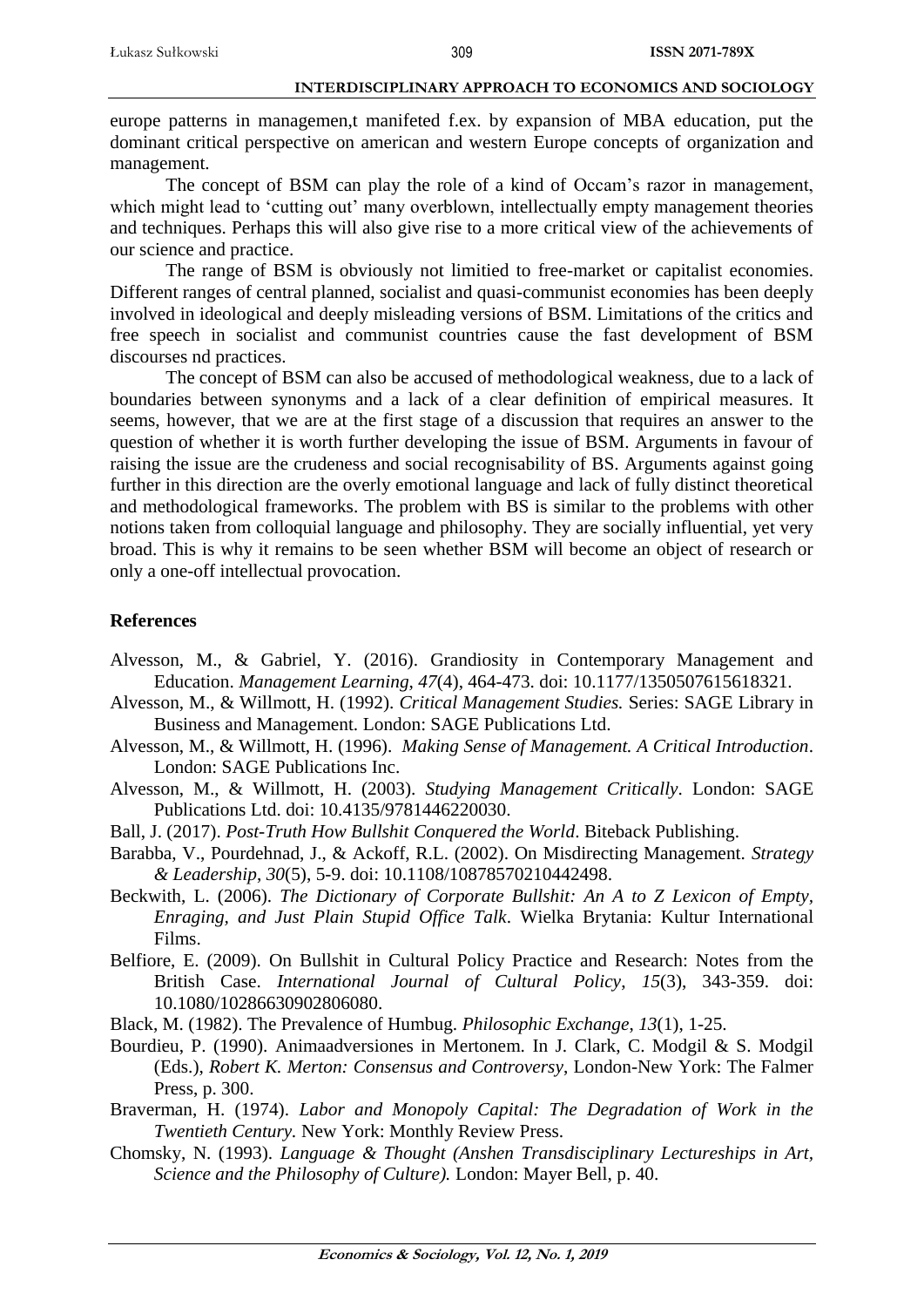- Cicmil, S., Lindgren, M., & Packendorff, J. (2016). The project (management) discourse and its consequences: on vulnerability and unsustainability in project‐based work. *New Technology, Work and Employment*, *31*(1), 58-76. doi: 10.1111/ntwe.12058.
- Clark, T., & Salaman, G. (1998). Telling Tales: Management Gurus' Narratives and the Construction of Managerial Identity. *Journal of Management Studies*, *35*(2), 137-161. doi: 10.1111/1467-6486.00088.
- Clark, T., Bhatanacharoen, P., & Greatbatch, D. (2015). Conveying the Adaptation of Management Panaceas: the Case of Management Gurus. In A. Ortenblad (Eds.), *Handbook of research on management ideas and panaceas : adaptation and context.* Cheltenham: Edward Elgar, 223-242. doi: 10.4337/9781783475605.00028.
- Clegg, S. (1981). Organisation and Control. *Administrative Science Quarterly, 26*(4), 545- 562. doi: 10.2307/2392339.
- Cohen, G.A. (2002). Deeper into Bullshit. In S. Buss & L. Overton, (Eds.), *Contours of Agency: Essays on Themes from Harry Frankfurt.* London: The MIT Press, 321-339.
- Collins, D. (2013). *Management Fads and Buzzwords: Critical-Practical Perspectives*. Londyn-New York: Routledge.
- Dawkins, R. (1998), Postmodernism Disrobed. *Nature*, *394*, 141-143, https://physics.nyu.edu/sokal/dawkins.html.
- Deetz, S. (1995). *Transforming Communication, Transforming Business: Building Responsive and Responsible Workplaces*. New York: Hampton Press.
- Despres, C., & Chauvel, D. (1999). Knowledge Management(s). *Journal of knowledge Management*, *3*(2), 110-123. doi: 10.1108/13673279910275567.
- Eubanks, P., & Schaeffer, J. D. (2008). A Kind Word for Bullshit: The Problem of Academic Writing. *College Composition and Communication, 59*(3), 372-388.
- Ezzamel, M., Willmott, H., & Worthington, F. (2001). Power, Control and Resistance in 'the Factory that Time Forgot. *Journal of Management Studies*, *38*(8), 1053-1079. doi: 10.1111/1467-6486.00272.
- Fisch, Ch., & Block, J. (2018). *Six tips for your (systematic) literature review in business and management research*, *68*(2)*,* Springer International Publishing AG*.* doi: 10.1007/s11301-018-0142-x.
- Fourier, V., & Grey, Ch. (2000). At the Critical Moment: Conditions and Prospects for Critical Management Studies. *Human Relations*, *53*(1), p. 10. doi: 10.1177/0018726700531002.
- Fox, A. (1974). *Beyond Contract: Work, Power and Trust Relations*. London: Faber and Faber.
- Frankfurt, H.G. (2005). *On Bullshit*. Princeton: Princeton University Press, 2-7.
- Gaztambide-Fernández, R. (2011). Bullshit as Resistance: Justifying Unearned Privilege Among Students at an Elite Boarding School. *International Journal of Qualitative Studies in Education*, *24*(5), 581-586. doi: 10.1080/09518398.2011.600272.
- Giroux, H.A. (1997). *Pedagogy and the Politics of Hope: Theory, Culture, and Schooling, A Critical Reader*. Boulder, CO: Westview Press.
- Goldman, P., & Van Houten, D.R. (1977). Managerial Strategies and the Worker: A Marxist Analysis of Bureaucracy. *The Sociological Quarterly*, *18*(1), 108-125.
- Grant, K. (2011). Knowledge management: an enduring but confusing fashion. *The Electronic Journal of Knowledge Management,* 9(2), 117-131.
- Grey, C. (2004). Reinventing business schools: The contribution of critical management Education. *Academy of Management Learning and Education*, *3*(2), 178-186.
- Grey, C., & Wilmott, H.C. (2005). *Critical Management Studies: A Reader*. Oksford, Wielka Brytania: Oxford University Press.
- Harding, N. (2003). *The Social Construction of Management*. London: Routledge, p. 14.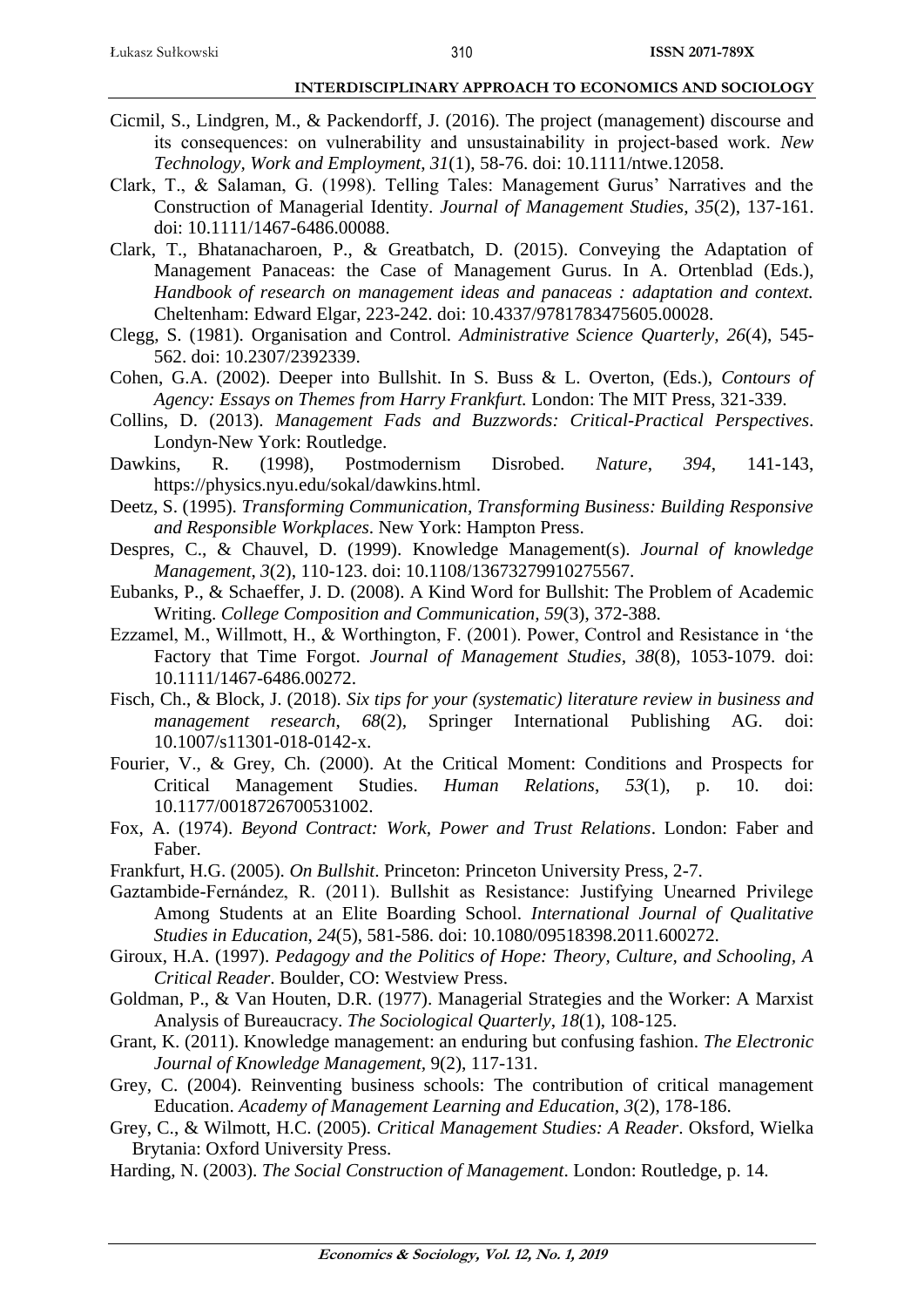Hatch, M.J. (2002). *Teoria organizacji*. Warszawa: PWN, p. 337.

- Holbrook, M.B. (2005). Marketing Miseducation and the MBA Mind: Bullshit Happens. *Marketing Education Review*, *15*(3), 1-5. doi: 10.1080/10528008.2005.11488915. https://dictionary.cambridge.org/dictionary/english/bullshit, 31.10.2018.
- Lair, D.J., Sullivan, K., & Cheney, G. (2005). Marketization and the Recasting of the Professional Self: The Rhetoric and Ethics of Personal Branding. *Management Learning*, *18*(3), 307-343. doi: 10.1177/0893318904270744.
- Lane, J.F. (2000). *Pierre Bourdieu: A Critical Introduction (Modern European Thinkers)*. Londyn: Pluto Press.
- Lawrence, T.B., & Philips, N. (1998). Commentary: Separating Play and Critique: Postmodern and Critical Perspectives on TQM/BPR. *Journal of Management Inquiry*, *7*(2), 154-160. doi: 10.1177/105649269872010.
- Lenart-Gansiniec, R., & Sułkowski, Ł. (2018). Crowdsourcing A New Paradigm of Organizational Learning of Public Organizations. *Sustainability*, *10*(10), 3359. doi:10.3390/su10103359.
- Levin, R.A., & Zickar, M.J. (2002). Investigating Self-Presentation, Lies, and Bullshit: Understanding Faking and its Effects on Selection Decisions Using Theory, Field Research, and Simulation. In J.M. Brett & F. Drasgow (Eds.), *The Psychology of Work: Theoretically Based Empirical Research*, Mahwah, NJ, US: Lawrence Erlbaum Associates Publishers, 253-276.
- Lorenz, C. (2012). If You're so Smart, Why Are You Under Surveillance? Universities, Neoliberalism, and New Public Management. *Critical inquiry*, *38*(3), 599-629. doi: 10.1086/664553.
- Macintosh, N.B. (2006). COMMENTARY Accounting Truth, Lies, or 'Bullshit'? A Philosophical Investigation. *Accounting and the Public Interest*, *6*(1), 22-36. doi: 10.2308/api.2006.6.1.22.
- Mason, K., Kjellberg, H., & Hagberg, J. (2015). Exploring the Performativity of Marketing: Theories, Practices and Devices. *Journal of Marketing Management, 31*(1-2), 1-15. doi: 10.1080/0267257X.2014.982932.
- Newell, S., Robertson, M., & Swan, J. (2001). Management Fads and Fashions. *Organization*, *8*(1), 5-15. doi: 10.1177/135050840181001.
- Parker, M. (2002). *Against Management: Organisation in the Age of Managerialism*. Oxford, Wielka Brytania: Polity.
- Pennycook, G., & Rand, D.G. (2018). *Who falls for fake news? The roles of bullshit receptivity, overclaiming, familiarity, and analytic thinking*. https://www.researchgate.net/publication/321887938, 31.10.2018.
- Rosenberg, J. (2007). International Relations the 'Higher Bullshit': a Reply to the Globalisation Theory Debate. *International Politics*, *44*(4), 450-482. doi: 10.1057/palgrave.ip.8800200.
- Scott, J. C. (2008). *Weapons of the weak: Everyday forms of peasant resistance*. Yale University Press.
- Selwyn, N. (2016). Minding our language: why education and technology is full of bullshit ... and what might be done about it. *Learning, Media and Technology*, *41*(3), 437-443. doi: 10.1080/17439884.2015.1012523.
- Sismondo, S. (2018). Extraordinary Popular Delusions and the Manipulation of Crowds. In C.G. Prado (Eds.), *America's Post-Truth Phenomenon: When Feelings and Opinions Trump Facts and Evidence*, 72, Santa Barbara: ABC-CLIO.
- Smagorinsky, P., Daigle, E.A., O'Donnell-Allen, C., & Bynum, S. (2010). Bullshit in Academic Writing: A Protocol Analysis of a High School Senior's Process of